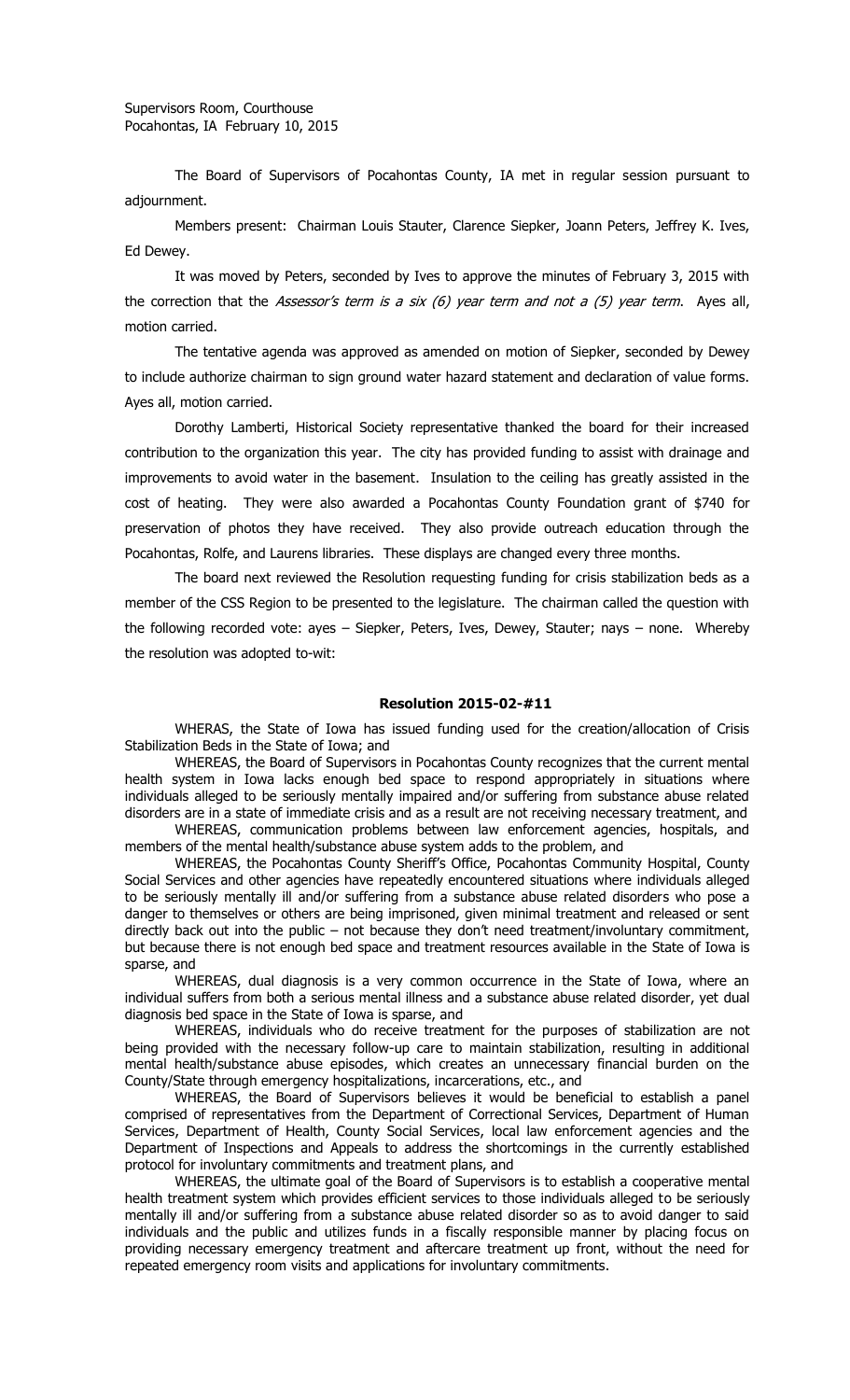NOW THEREFORE BE IT RESOLVED by Pocahontas County Board of Supervisors that efforts shall be taken by Pocahontas County to urge the State of Iowa to reallocate current funds or allocate additional funds for the purpose of establishing additional beds in Iowa and additional treatment of resources for those with mental health and substance abuse needs, including the urging of creating a panel to address the shortcomings and reallocation of funds.

It was moved by Dewey, seconded by Peters to approve the request for partial grant payment in the amount of \$43,453.54 for the Hazard Mitigation Plan and authorize the chairman to sign the request form. Ayes all, motion carried.

It was moved by Dewey, seconded by Peters to appoint Supervisor Ives to the LEPC Foundation Board. Ayes all, motion carried.

The Declaration of Value and Ground Water Hazard Statements were reviewed and the board concurred to authorize the chairman to sign these forms as requested by Ann Beneke, County Attorney prior to the hearing for the sale of the cement plant property.

It was moved by Ives, seconded by Dewey to approve the claim in the amount of \$8,540.00 to Valley Contracting for 34 of a mile cleanout of the open ditch on Jt. D. D. 63, Br 5. The spoil will be leveled in the spring. Ayes all, motion carried.

It was moved by Peters, seconded by Siepker to approve the claims to Bolton & Menk, Inc. in the amount of \$327.96 (inv # 0174399) for 2014 FEMA for Jt. D.D. 63. Ayes all, motion carried.

The following claims were audited and allowed:

| Adv Systems<br>1                        | Copier Main Ex        | 139.36   |
|-----------------------------------------|-----------------------|----------|
| Adv Systems<br>1.                       | Copier Main Ex        | 72.33    |
| Ag Partners<br>$\mathbf{1}$             | Fuel                  | 1577.83  |
| P Alexander<br>1                        | Mileage Jan 15        | 212.20   |
| Alliant Energy<br>1.                    | Utilities             | 623.96   |
| AmericInn<br>2                          | Lodging               | 458.05   |
| Arnold Motor<br>1                       | Parts                 | 610.96   |
| Barco Municipal<br>1.                   | Barracade planks      | 1436.63  |
| Bob Barker Co.<br>1.                    | Supplies              | 242.19   |
| Benefits<br>1                           | Admin                 | 2511.85  |
| A Beneke<br>1                           | Co Atty Exp           | 4570.14  |
| BV Co Journal<br>3                      | Publications          | 632.77   |
| Co. Social Services<br>1                | Qtrly Allocation      | 75000.00 |
| Cal Co ECA<br>1                         | Utilities             | 60.29    |
| Calhoun-Burns<br>1                      | Bridge Rating/Inspect | 4166.94  |
| Carpenter Uniform<br>4                  | Uniforms              | 800.95   |
| CCDA<br>$\mathbf{1}$                    | Dues                  | 40.00    |
| CID<br>1                                | Supplies              | 485.60   |
| CenturyLink<br>11                       | Phone                 | 632.95   |
| CenturyLink                             | Viper 911 Upgrade     | 48249.28 |
| Certified Pool Trainers<br>$\mathbf{1}$ | Training              | 125.00   |
| Clarion Distib<br>1                     | floor squeeqees       | 130.00   |
| B Dahl<br>1                             | Mileage Jan 15        | 203.75   |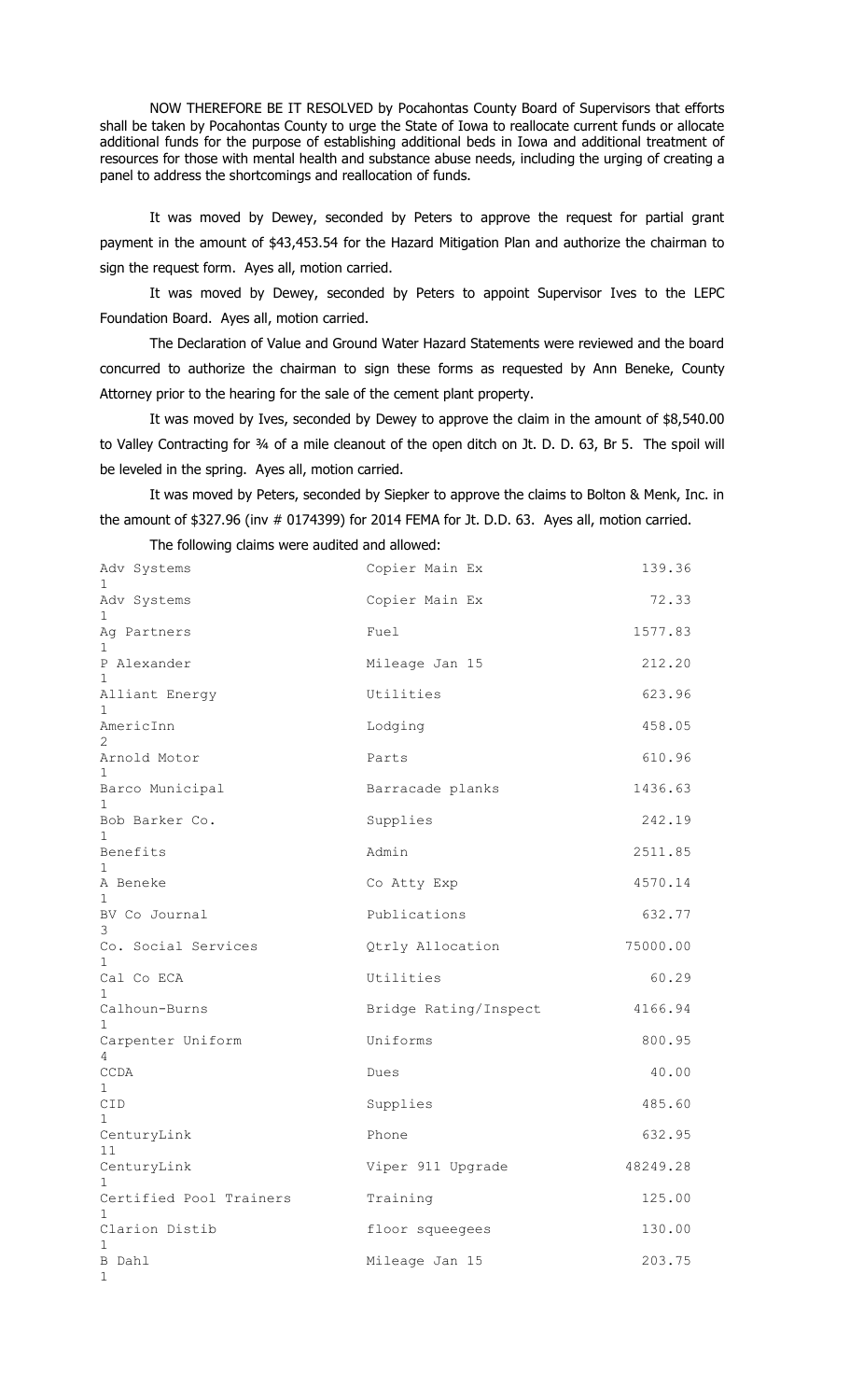| DD 178                             | Road Crossings       | 3436.75   |
|------------------------------------|----------------------|-----------|
| 1<br>DMACC                         | Training             | 100.00    |
| 1<br>Dollar Gen                    | Supplies             | 34.00     |
| $\mathbf{1}$<br>Doolittle Oil      | supplies             | 1304.82   |
| $\mathbf{1}$<br>Electronic Special | Repairs/Main         | 1280.77   |
| $\mathbf{1}$<br>Evertek            | Internet             | 41.30     |
| 1<br>Farm & Home                   | Supplies             | 337.64    |
| 4<br>D Ferguson                    | Mileage Jan 15       | 127.65    |
| 1<br>City of Fonda                 | Utilities            | 176.79    |
| $\mathbf{1}$<br>GB                 | Reimbursements       | 6086.48   |
| 2<br>Genesis                       | Janitorial           | 750.00    |
| 1<br>Godbersen Construct           | Construction         | 127707.50 |
| $\mathbf 1$<br>Graves Construct    | Repairs              | 39198.51  |
| $\mathbf 1$<br>D Hubbell           | Safety shoes reimb.  | 150.00    |
| $\mathbf{1}$<br>ICRA               | Dues                 | 200.00    |
| 1<br>IA DPS                        | Terminal Billing     | 1380.00   |
| $\mathbf{1}$<br>IA DOT             | Training/Calibration | 175.00    |
| $\mathbf{2}$<br>IEMA               | Training             | 125.00    |
| $\mathbf{1}$<br>ISAC               | Training             | 160.00    |
| $\mathbf{1}$<br>ILEA               | Training             | 160.00    |
| $\mathbf{1}$<br>Inland Truck       | Parts                | 639.19    |
| $\mathbf{1}$<br>Johnston Auto      | Supplies             | 255.65    |
| $\mathbf{1}$<br>Kerns Enter        | Electric Repair      | 240.61    |
| 1<br>KW Electric                   | Electrical           | 1962.00   |
| 1<br><b>B</b> Larsen               | Meal - Transport     | 18.36     |
| 1<br>Laurens Municipal             | Utilities            | 951.68    |
| $\overline{2}$<br>Laurens Sun      | Publications         | 911.31    |
| 3<br>Mail Serv                     | Print/Postage        | 204.88    |
| 1<br>Martin Marietta               | Rdstone              | 108921.05 |
| $\mathbf 1$<br>McKesson Medical    | Med Sup              | 398.57    |
| $\mathbf{1}$<br>Phyllis Menke      | Website Domain       | 239.99    |
| $\mathbf 1$<br>K Metzger           | Mileage              | 181.75    |
| 1<br>MidAmerican Energy            | Utilities            | 501.45    |
| 2<br>Midwest Wheel                 | Supplies             | 640.97    |
| 1<br>MOCIC                         | Dues                 | 100.00    |
| 1<br>Murphy Tractor                | Parts                | 177.35    |
| 1<br>M Myers                       | Waqes                | 90.00     |
| 1<br>Napa Auto Parts               | Supplies             | 16.49     |
|                                    |                      |           |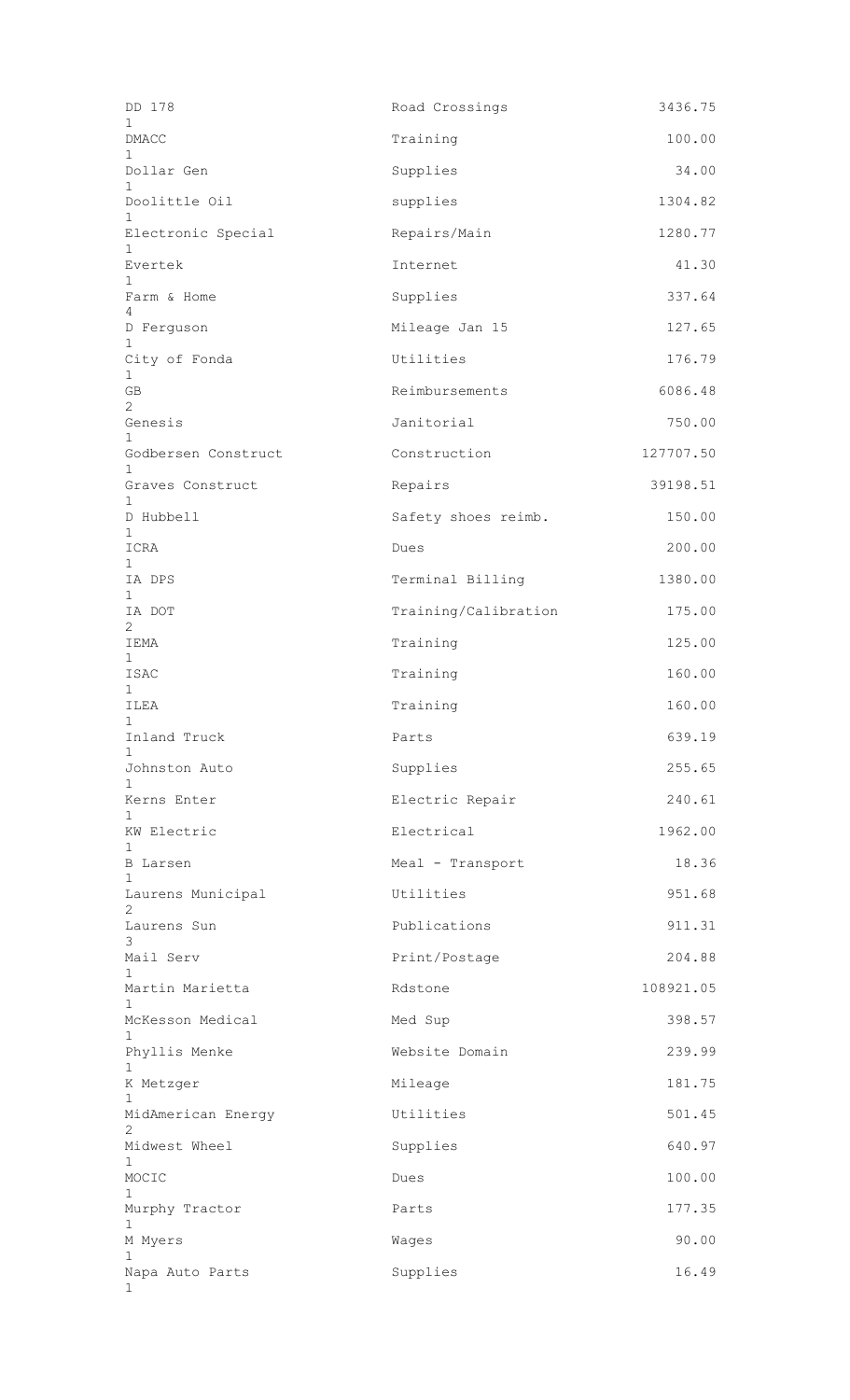| Northland Prod                | Supplies           | 149.95    |
|-------------------------------|--------------------|-----------|
| Northwest Comm<br>1           | Internet           | 79.95     |
| Office Elements<br>6          | Supplies           | 912.18    |
| Office Systems                | Copier Main        | 153.98    |
| City of Palmer                | Utilities          | 81.00     |
| 1<br>Po Co Aud<br>3           | T1 Phone Jan 15    | 145.11    |
| Po Co Pub Health              | drug/alcohol test  | 125.00    |
| 1.<br>Po Co Solid Waste<br>1. | Rural Waste        | 17533.94  |
| Poca Equip                    | Supplies/Repairs   | 112.75    |
| Poca Ford                     | Main Serv          | 531.55    |
| Poca Off Supply               | Supplies           | 18.41     |
| Poca Postmaster<br>1          | Postage            | 70.00     |
| Poca Sales & Serv<br>1.       | Repairs/Main       | 84.49     |
| City of Pocahontas<br>8       | Utilities          | 5855.62   |
| Pro Co-Op                     | Supp/Serv          | 27527.29  |
| 1<br>RAM Systems              | Maintenance        | 545.00    |
| $\mathbf{1}$<br>Ramada        | Lodging            | 165.66    |
| 2<br>Record Dem               | Publications       | 1768.56   |
| 8<br>Rees Truck               | Parts              | 128.24    |
| <b>B</b> Reis                 | Meeting            | 10.00     |
| $1 \quad$<br>City of Rolfe    | Utilities          | 828.24    |
| Rubber Inc                    | Parts              | 20.02     |
| 1.<br>S H Lawn Care           | Lawn Care          | 2105.00   |
| 1<br>Seiler App<br>3          | Repair Ser         | 467.20    |
| C Siepker<br>1                | Expenses Jan 15    | 827.35    |
| Snap On<br>$\mathbf{1}$       | Tools              | 49.50     |
| Solutions<br>3                | Comp Main/Supplies | 540.37    |
| D Stall<br>$\mathbf{1}$       | Expenses           | 558.27    |
| State Farm                    | Insurance          | 238.00    |
| $\mathbf{1}$<br>Steffen Inc   | Trk Box Vibrator   | 317.85    |
| M Parrott                     | Form Supplies      | 103.74    |
| 1<br>US Cellular              | Phone              | 384.30    |
| 3<br>Verizon                  | Phone              | 113.08    |
| 2<br>Wex Bank                 | Fuel               | 25.15     |
| 1<br>Windstream               | Phone/Data         | 264.26    |
| $\mathbf{1}$<br>Woods         | Supplies           | 68.97     |
| 3<br>Ziegler                  | Supplies           | 1380.02   |
| $\mathbf{1}$<br>Grand Total   |                    | 506457.67 |